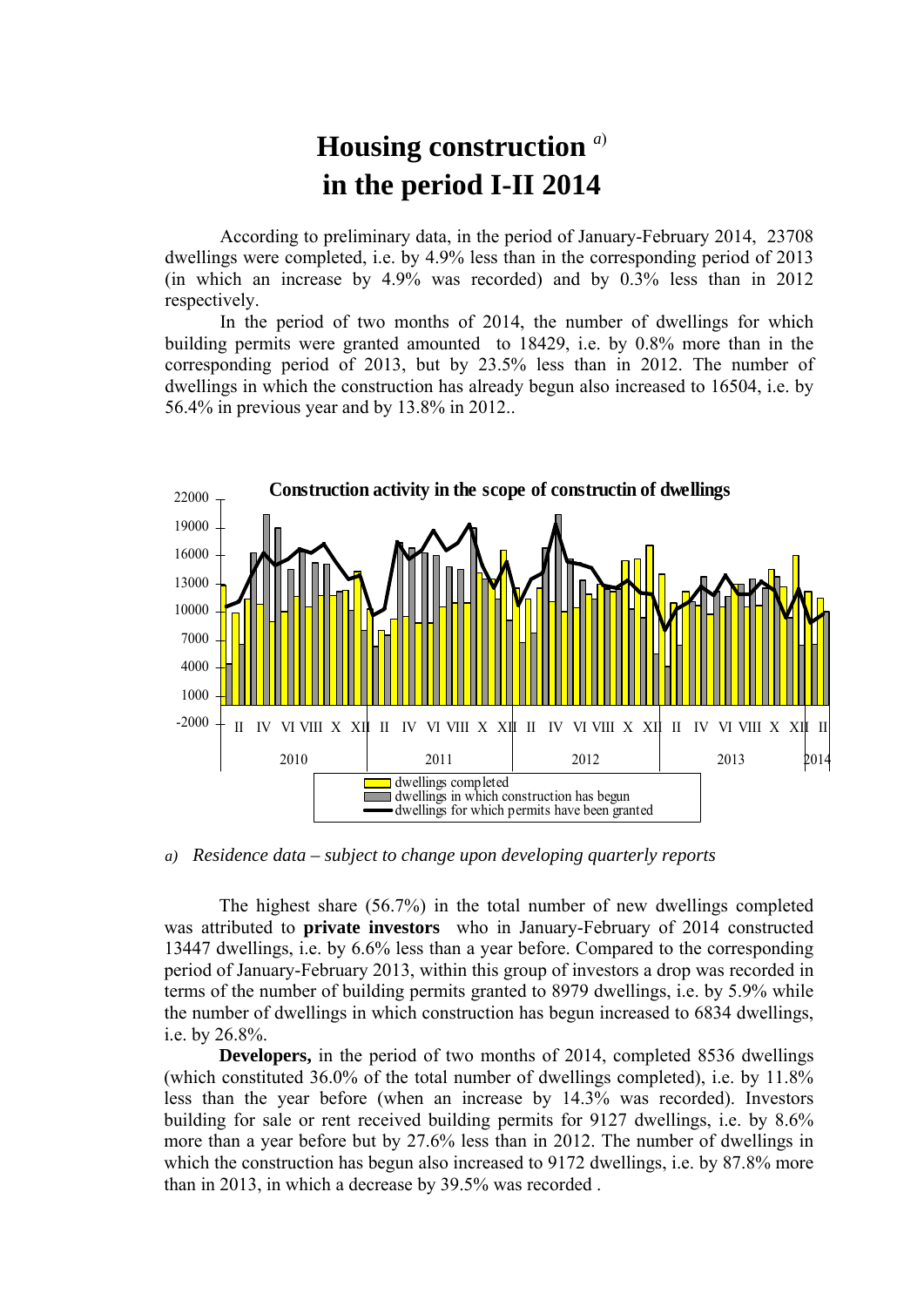**Housing cooperatives** in the period of two months of 2014, completed 939 dwellings against 436 dwellings a year before. The number of dwellings in which construction has begun also increased to 83 dwellings against 41 dwellings the year before. Building permits were granted for 130 dwelling against 1 dwelling the year before.

**Other investors** (public building society, municipal and company construction) in the period of two months of 2014 completed 786 against 426 dwellings in 2013. In this period, 462 dwellings were completed in municipal construction against 79 dwellings in the year before, in public building society construction 172 dwellings against 254 dwellings the year before and in company construction 151 dwellings against 93 dwellings in the corresponding period of 2013. The number of dwellings for which building permits were granted decreased in this group of investors - to 193, i.e. by 43.9%, while the number of dwellings in which construction has begun increased to 415, i.e. by 75.1%.

In the period of January-February 2014, a drop in **the number of dwellings completed** was recorded in eight voivodships, including the most substantial one in Pomorskie – by 33.5%, Lubelskie – by 26.4%, Małopolskie – by 22.3%. An increased in the number of dwellings completed was recorded in the eight voivodships of which the higest in Świętokrzyskie – by 33.7%, Podlaskie – by 20.5 % and Podkarpackie – by 17.3 %. In Mazowieckie voivodship 5028 dwellings were completed, i.e. by 7.3% more than a year before

In the period of two months of 2014, an increase in the number of **dwellings for which permits were granted** was recorded in six voivodships, of which the highest in Lubuskie – by 93.1%, Pomorskie – by 67.4% and Łódzkie – by 35.7%. In Mazowieckie voivodship 3711 dwellings for which permits were granted, i.e. by 7.5% more than in the corresponding period of 2013. A drop in the number of permits was recorded in nine voivodships including the highest in Podlaskie – by 69.8%, Świętokrzyskie – by 40.3% and Podkarpackie – by 27.8%.

An increase in the number of **dwellings in which construction has begun** in the period January-February of 2014 was recorded in thirteen voivodships, of which the highest in Mazowieckie – by 157.8%, Dolnośląskie – by 126.8% and Wielkopolskie – by 122.5%. A drop in the number of dwellings in which construction has begun was recorded in voivodships: Podlaskie – by 68.8%, Zachodniopomorskie – by  $14.7\%$  and Lubuskie – by  $11.6\%$ .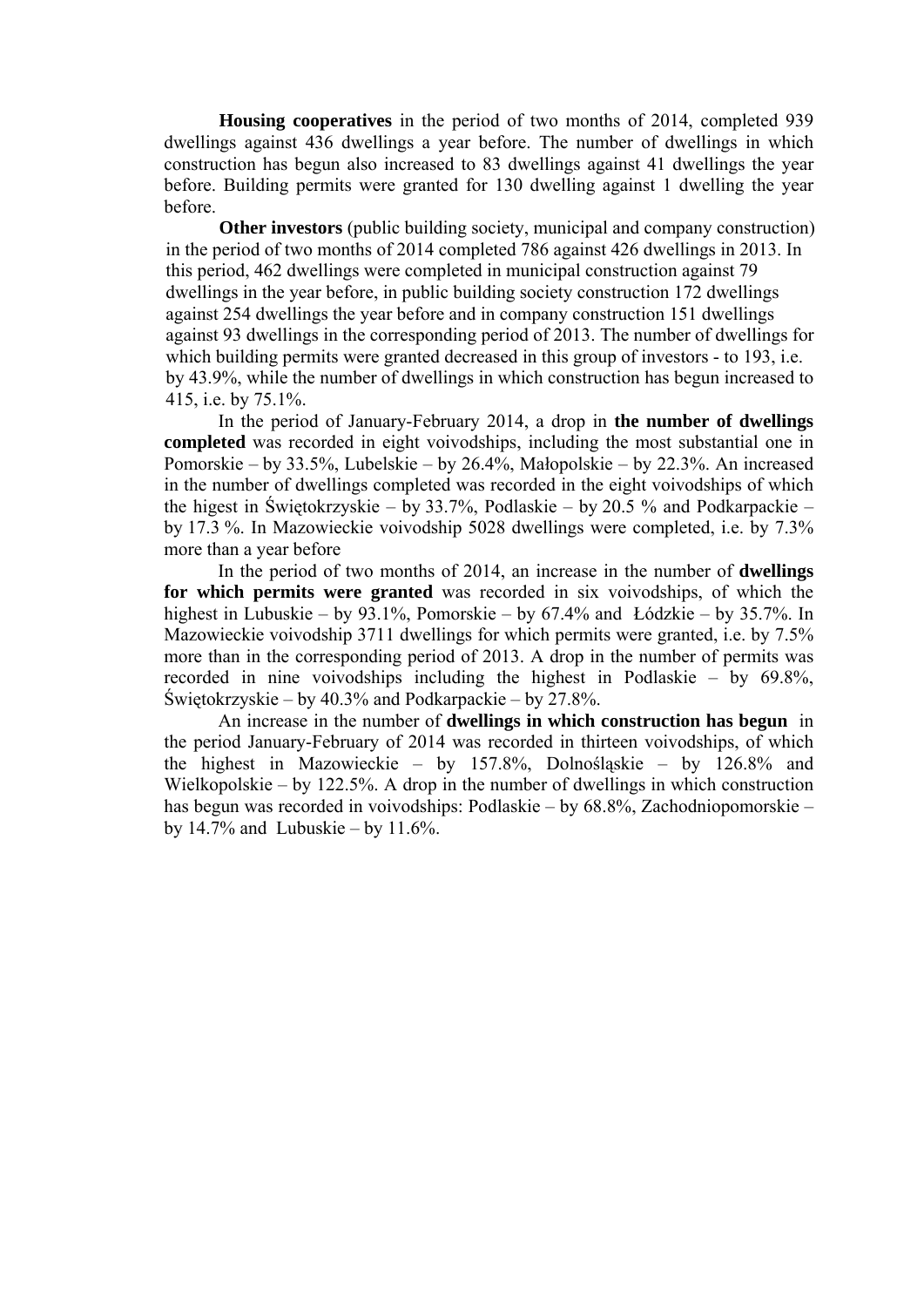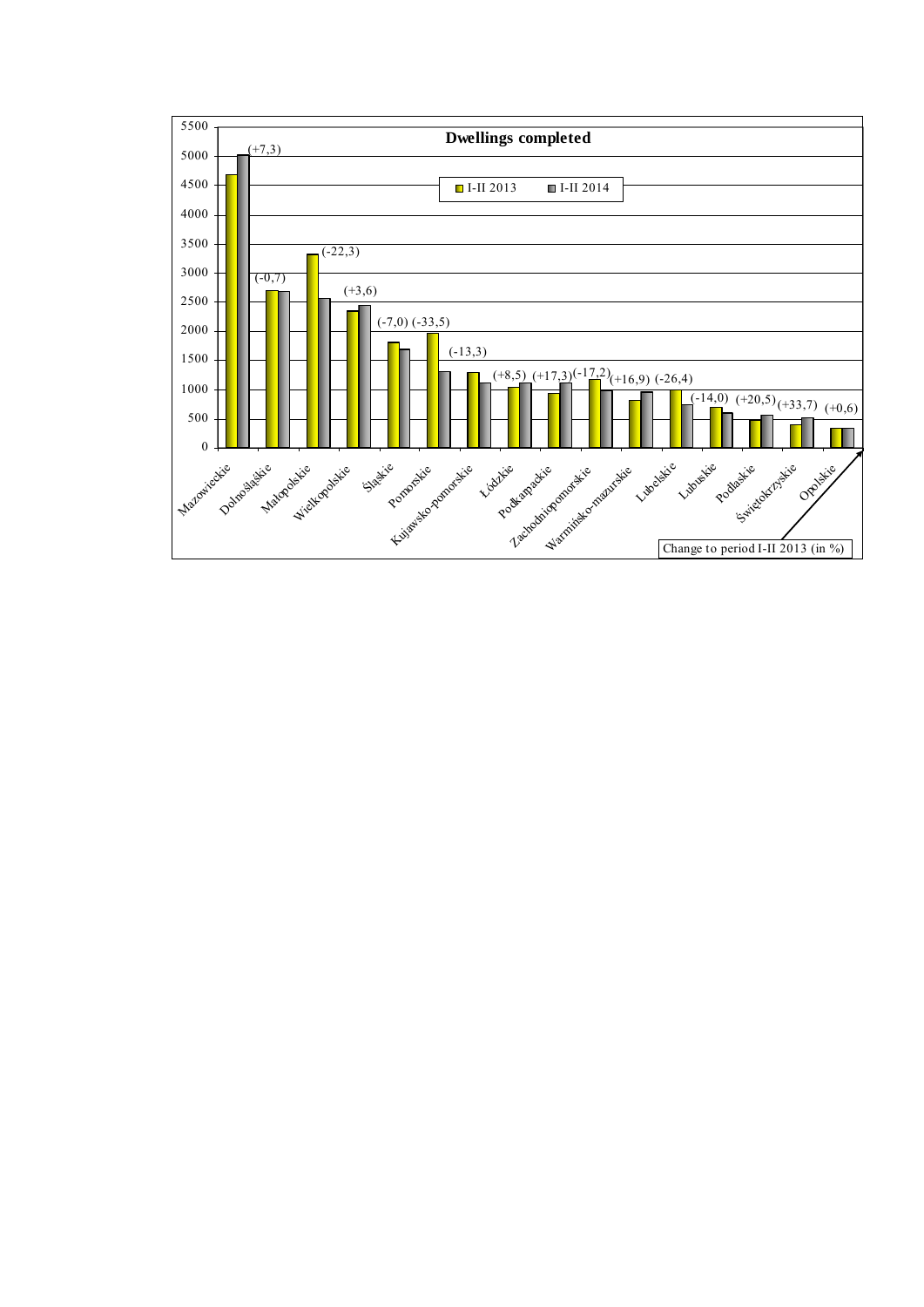|                                               | 2014         |                              |                   |        |                        |
|-----------------------------------------------|--------------|------------------------------|-------------------|--------|------------------------|
| <b>Forms</b>                                  | $\mathbf{I}$ |                              |                   | $I-II$ |                        |
| of construction                               | number       | $\mathbf{I}$<br>$2013 = 100$ | I<br>$2014 = 100$ | number | $I-II$<br>$2013 = 100$ |
| <b>Dwellings completed</b>                    |              |                              |                   |        |                        |
|                                               | 11521        | 105,1                        | 94,5              | 23708  | 95,1                   |
|                                               | 6517         | 98,3                         | 94,0              | 13447  | 93,4                   |
| For sale or rent                              | 4213         | 103,6                        | 97,5              | 8536   | 88,2                   |
| Cooperatives                                  | 471          | 560,7                        | 100,6             | 939    | 215,4                  |
|                                               | 320          | 182,9                        | 68,7              | 786    | 184,5                  |
| Dwellings in which construction has begun     |              |                              |                   |        |                        |
|                                               | 10031        | 156,5                        | 155,0             | 16504  | 156,4                  |
| Private                                       | 4095         | 132,2                        | 149,5             | 6834   | 126,8                  |
| For sale or rent                              | 5506         | 173,4                        | 150,2             | 9172   | 187,8                  |
| Cooperatives                                  | 54           | 131,7                        | 186,2             | 83     | 202,4                  |
|                                               | 376          | 395,8                        | 10 times          | 415    | 175,1                  |
| Dwellings for which permits have been granted |              |                              |                   |        |                        |
|                                               | 9679         | 94,7                         | 110,6             | 18429  | 100,8                  |
| Private                                       | 4748         | 96,8                         | 112,2             | 8979   | 94,1                   |
| For sale or rent                              | 4698         | 92,9                         | 106,1             | 9127   | 108,6                  |
| Cooperatives                                  | 80           |                              | 160,0             | 130    | 130 times              |
| $Rest^{b)}$                                   | 153          | 59,1                         | 382,5             | 193    | 56,1                   |

*b)company, municipal, public building society.*